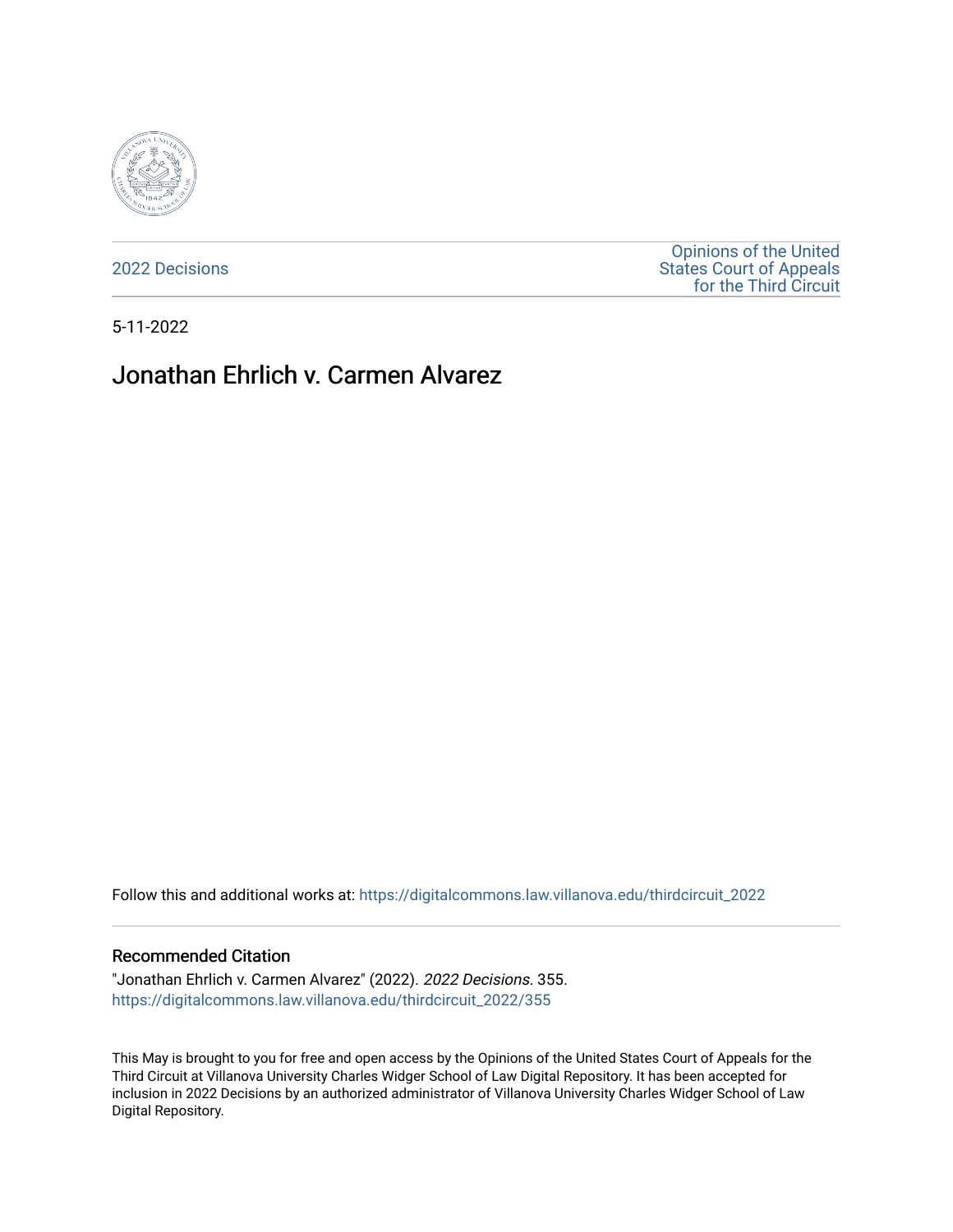#### **NOT PRECEDENTIAL**

### UNITED STATES COURT OF APPEALS FOR THE THIRD CIRCUIT

No. 21-2342

## JONATHAN S. EHRLICH, Appellant

v.

CARMEN H. ALVAREZ, in their individual and official capacity; HON. MARY C. JACOBSON, in their individual and official capacity; MICHAEL J. HOGAN, in their individual and official capacity; MICHAEL J. KASSEL, in their individual and official capacity; RICHARD J. STEIGER, in their individual and official capacity; KAREN L. SUTER, in their individual and official capacity; FRANCINE I. AXELRAD, in their individual and official capacity; SUSAN F. MAVEN, in their individual and official capacity; WILLIAM E. NUGENT, in their individual and official capacity; RONALD E. BOOKBINDER, in their individual and official capacity; DIANE GEROFSKY, in their individual and official capacity on behalf of Mercer County NJ Surrogate's Court; HARRY O'MALLEY, (Estate of), in their individual and official capacity; GEORGE KOTCH, in their individual and official capacity on behalf of the Burlington County Surrogate Court; BONNIE NUTT MADERA, in their individual and official capacity; STUART RABNER, in their individual and official capacity; GLENN GRANT, in their individual and official capacity; GURBIR S. GREWAL, in his official capacity New Jersey Attorney General; JOHN A. TONELLI, individually and in his official capacity with the Office of the New Jersey Advisory Committee on Judicial Conduct; PHILIP D. MURPHY, in his official capacity as the Governor of New Jersey; JOHN AND JANE DOES 1-30

> On Appeal from the United States District Court for the District of New Jersey (D.C. Civil Action No. 1-20-cv-06398) District Judge: Honorable Robert B. Kugler

 $\mathcal{L}_\text{max}$  , where  $\mathcal{L}_\text{max}$  is the set of  $\mathcal{L}_\text{max}$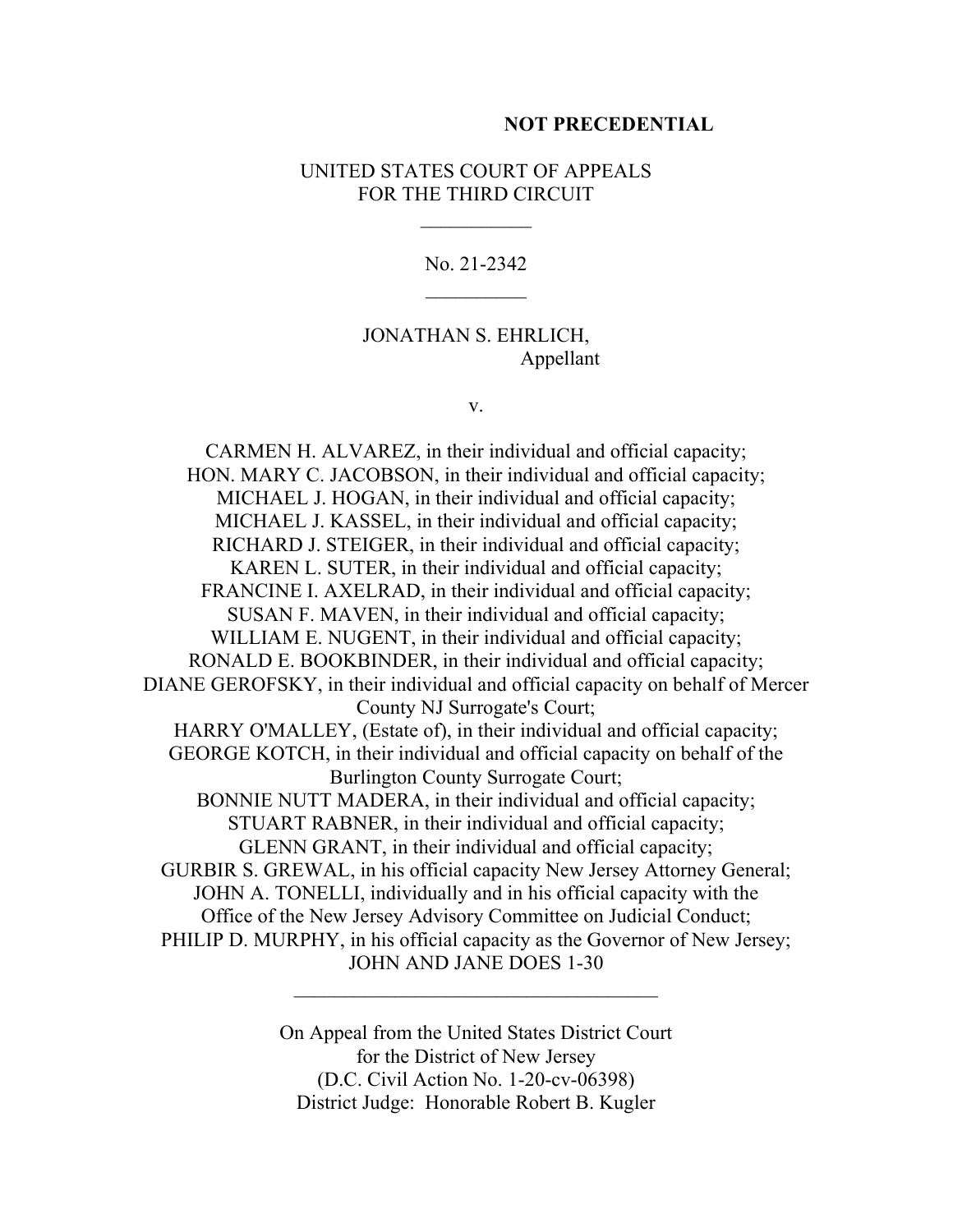# Submitted Pursuant to Third Circuit LAR 34.1(a) April 1, 2022 Before: MCKEE SHWARTZ, and MATEY, Circuit Judges

 $\mathcal{L}_\text{max}$ 

(Opinion filed: May 11, 2022)

## OPINION\*  $\frac{1}{2}$

#### PER CURIAM

Pro se appellant Jonathan Ehrlich challenges the District Court's dismissal of his complaint brought pursuant to 42 U.S.C. § 1983. For the reasons that follow, we will affirm.

Ehrlich was the primary beneficiary of his late uncle Richard's large estate. Richard was a trusts and estates attorney. Upon his death, the only will discovered was a copy left unexecuted but bearing various indicia of its reliability. According to its terms, Ehrlich was named executor and bequeathed the bulk of the estate, with nominal bequests to Ehrlich's brother and sister. Ehrlich successfully sought to have this will admitted to probate, then prevailed when his siblings appealed that ruling. However, there was a dissent filed in the intermediate appellate court, entitling the siblings to an appeal as of right to the New Jersey Supreme Court. See In re Ehrlich, 47 A.3d 12, 20–25 (N.J. Super. Ct. App. Div. 2012) (Skillman, J., dissenting); see also N.J. R.A.R 2:2-1(a) ("Appeals may be taken to the Supreme Court from final judgments as of right . . . in cases where,

<sup>\*</sup> This disposition is not an opinion of the full Court and pursuant to I.O.P. 5.7 does not constitute binding precedent.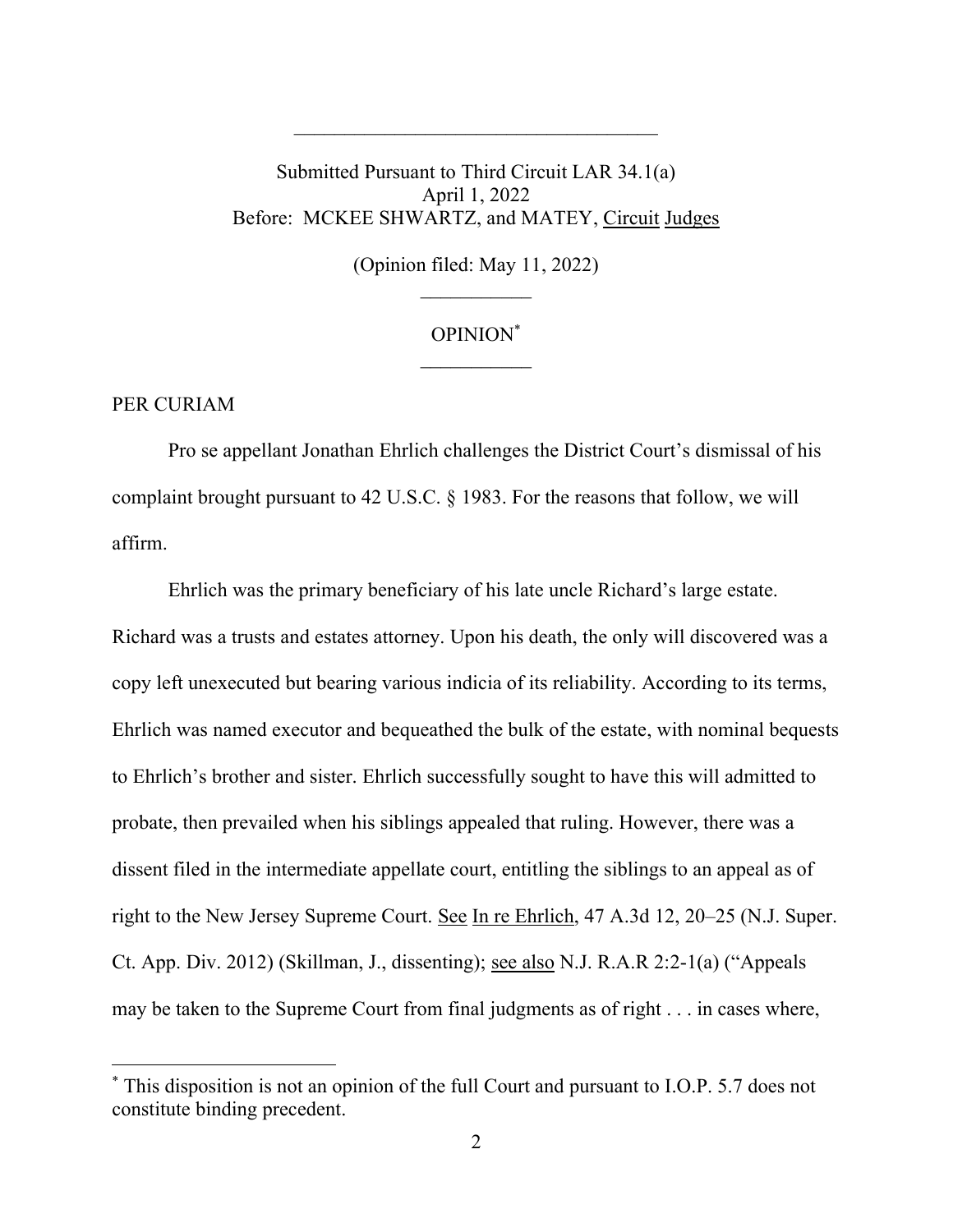and with regard to those issues as to which, there is a dissent in the Appellate Division[.]"). Ehrlich settled before they took that appeal.

At the time of Richard's death, Dennis McInerney had been appointed trustee of Richard's law practice. During the contest over the will, McInerney accepted a simultaneous appointment as temporary administrator of Richard's estate. As that litigation was protracted, numerous decisions as to the distribution of property were made while McInerney served in those roles. When McInerney filed his preliminary accounting with the probate court, Ehrlich did not file objections, but thereafter grew increasingly frustrated with McInerney's performance. He moved to have McInerney removed as administrator on multiple occasions, with himself as the proposed replacement, then objected to the final accounting and the disbursement of funds to compensate McInerney for his service as trustee and administrator. Adverse rulings led to unsuccessful appeals, and eventually to lawsuits and disciplinary complaints alleging malpractice by McInerney and attorneys who had represented Ehrlich at various stages of the litigation. Ehrlich did not receive the relief he sought in any of these instances. See In re Estate of Ehrlich, No. A-2147-15T4, 2018 WL 2049232 (N.J. Super. Ct. App. Div. May 3, 2018); Begelman, Orlow & Melletz v. Ehrlich, No. A-2233-16T4, 2018 WL 2071124 (N.J. Super. Ct. App. Div. May 4, 2018), both cert. denied, 199 A.3d 1210 (N.J. 2019) (Table). Ehrlich then brought an unsuccessful suit in federal district court against McInerney for breach of fiduciary duty. See Ehrlich v. McInerney, No. 1-17-cv-879, 2017 WL 6371300 (D.N.J. Dec. 13, 2017).

3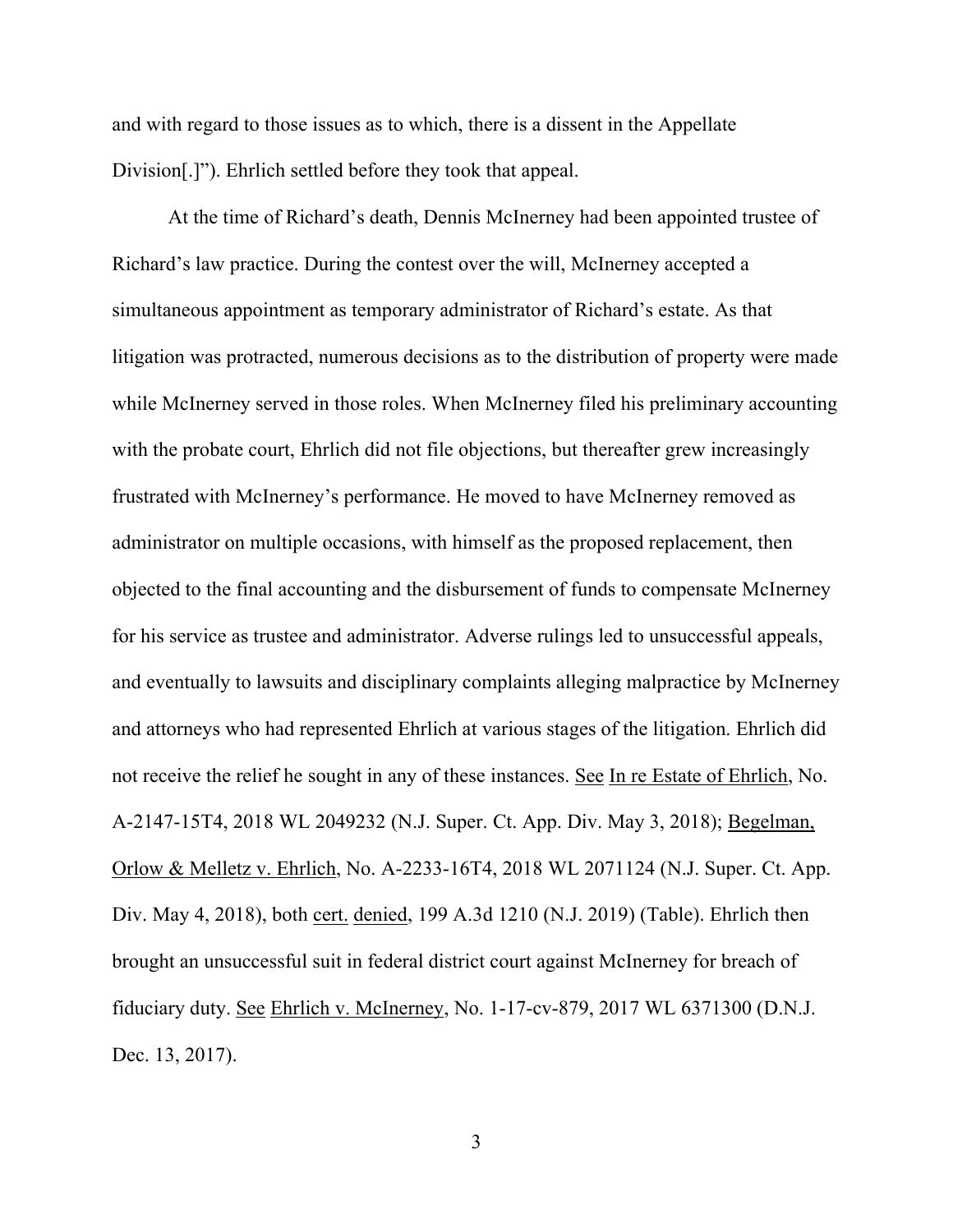Ehrlich then filed the instant suit against various state court judges and administrators, the New Jersey Attorney General, the Governor of New Jersey, and the Chief Justice of the New Jersey Supreme Court. His claim rested on 42 U.S.C. § 1983 and alleged that these defendants engaged in a vast, yearslong conspiracy to deny him due process rights under the Fifth and Fourteenth Amendments. On the defendants' motion, the District Court dismissed Ehrlich's complaint, holding that the majority of defendants enjoyed sovereign, judicial, or quasi-judicial immunity, and that Ehrlich had failed to state a claim against those defendants who were not immune from suit. Ehrlich timely appealed.

We have jurisdiction under 28 U.S.C.  $\S$  1291.<sup>1</sup> Our review of the District Court's order granting the defendants' motion to dismiss is plenary. See Davis v. Samuels, 962 F.3d 105, 111 n.2 (3d Cir. 2020). A motion to dismiss for failure to state a claim may be granted only if, accepting all well-pleaded allegations in the complaint as true and viewing them in the light most favorable to the plaintiff, a court finds that plaintiff's claims lack facial plausibility.<sup>2</sup> Bell Atl. Corp. v. Twombly, 550 U.S. 544, 555–56

 $<sup>1</sup>$  The District Court dismissed the bulk of Ehrlich's claims with prejudice, but the claims</sup> against the defendants who were not immune was without prejudice. See Order, ECF No. 23. "Generally, an order which dismisses a complaint without prejudice is neither final nor appealable because the deficiency may be corrected by the plaintiff without affecting the cause of action." Borelli v. City of Reading, 532 F.2d 950, 951 (3d Cir. 1976) (per curiam). However, such an order will be final and appealable if the plaintiff declares an intention to stand on the complaint. See id. at 952. Here, Ehrlich informed this Court that he intended to stand on his complaint as to the without-prejudice dismissals, see C.A.3 ECF No. 8, rendering the District Court's order final and appealable under § 1291.

<sup>&</sup>lt;sup>2</sup> However, we need not accept any factual allegations that are belied by the plain text of the various judicial decisions and records of the proceedings about which Ehrlich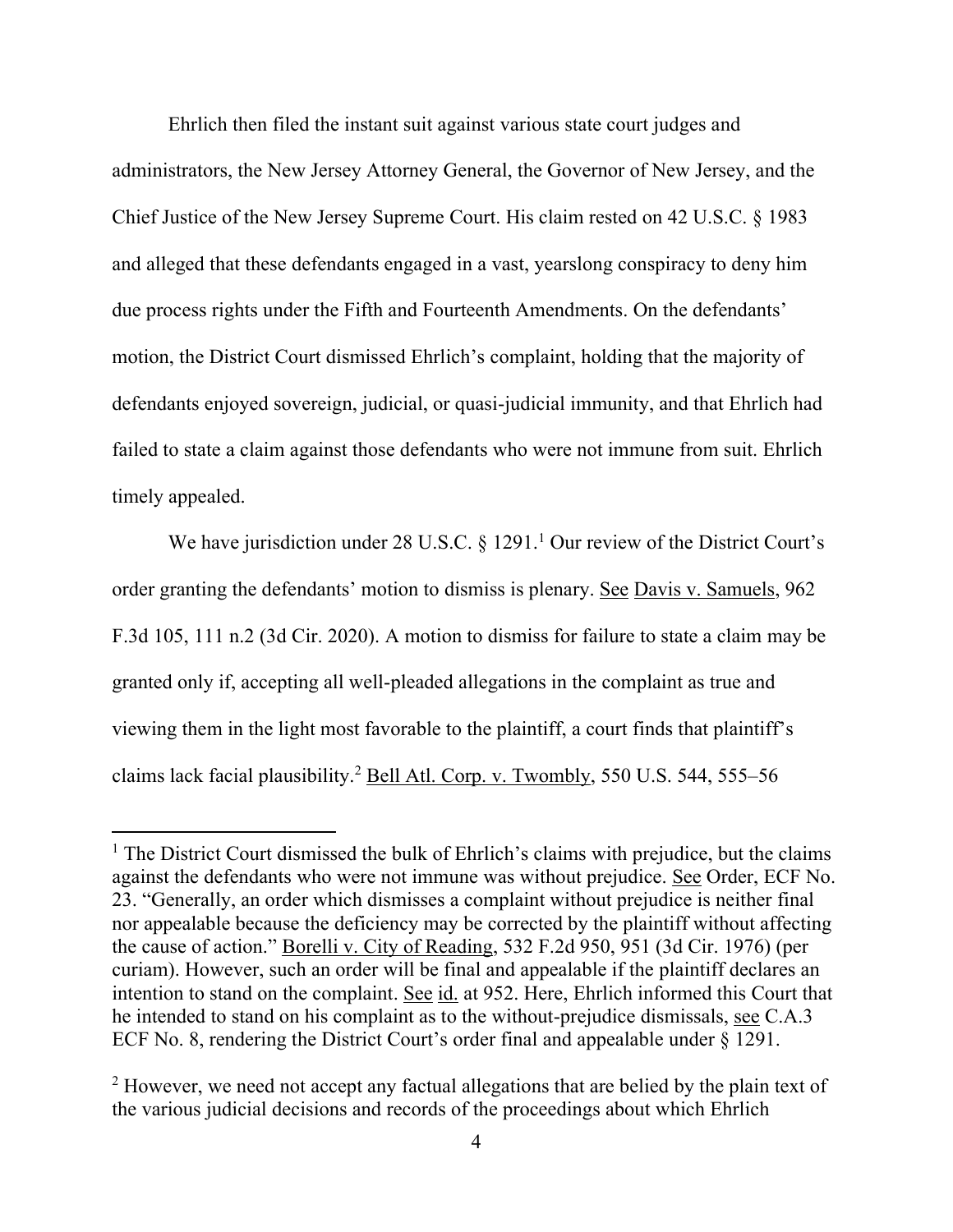(2007). This requires a plaintiff to plead "sufficient factual matter to show that the claim is facially plausible," thus enabling "the court to draw the reasonable inference that the defendant is liable for misconduct alleged." Fowler v. UPMC Shadyside, 578 F.3d 203, 210 (3d Cir. 2009) (internal quotation marks and citation omitted). We may affirm on any basis supported by the record. See Tourscher v. McCullough, 184 F.3d 236, 240 (3d Cir. 1999).

At the outset, we discern no error in the District Court's analysis of the relevant immunities. Eleventh Amendment sovereign immunity clearly bars Ehrlich's claims for monetary damages against state agencies and defendants acting in their official capacities. See Pennhurst State Sch. & Hosp. v. Halderman, 465 U.S. 89, 100–02 (1984) (explaining that Eleventh Amendment immunity protects a state and its agencies from suit unless Congress has specifically abrogated the state's immunity, or the state has waived its immunity); Pa. Fed'n of Sportsmen's Clubs v. Hess, 297 F.3d 310, 323 (3d Cir. 2002); Fitchik v. N.J. Transit Rail Operations, Inc., 873 F.2d 655, 658 (3d Cir.  $1989$ <sup>3</sup>

complains because, in addition to the four corners of the complaint and exhibits attached thereto, a motion to dismiss may be decided based on matters of public record and indisputably authentic documents that the plaintiff's claims rely upon. See Pension Ben. Guar. Corp. v. White Consol. Indus., 998 F.2d 1192, 1196–97 (3d Cir. 1993).

 $3$  Section 1983 does not abrogate New Jersey's immunity, see Quern v. Jordan, 440 U.S. 332, 340–41 (1979), and New Jersey has neither consented to suit nor waived its Eleventh Amendment immunity here.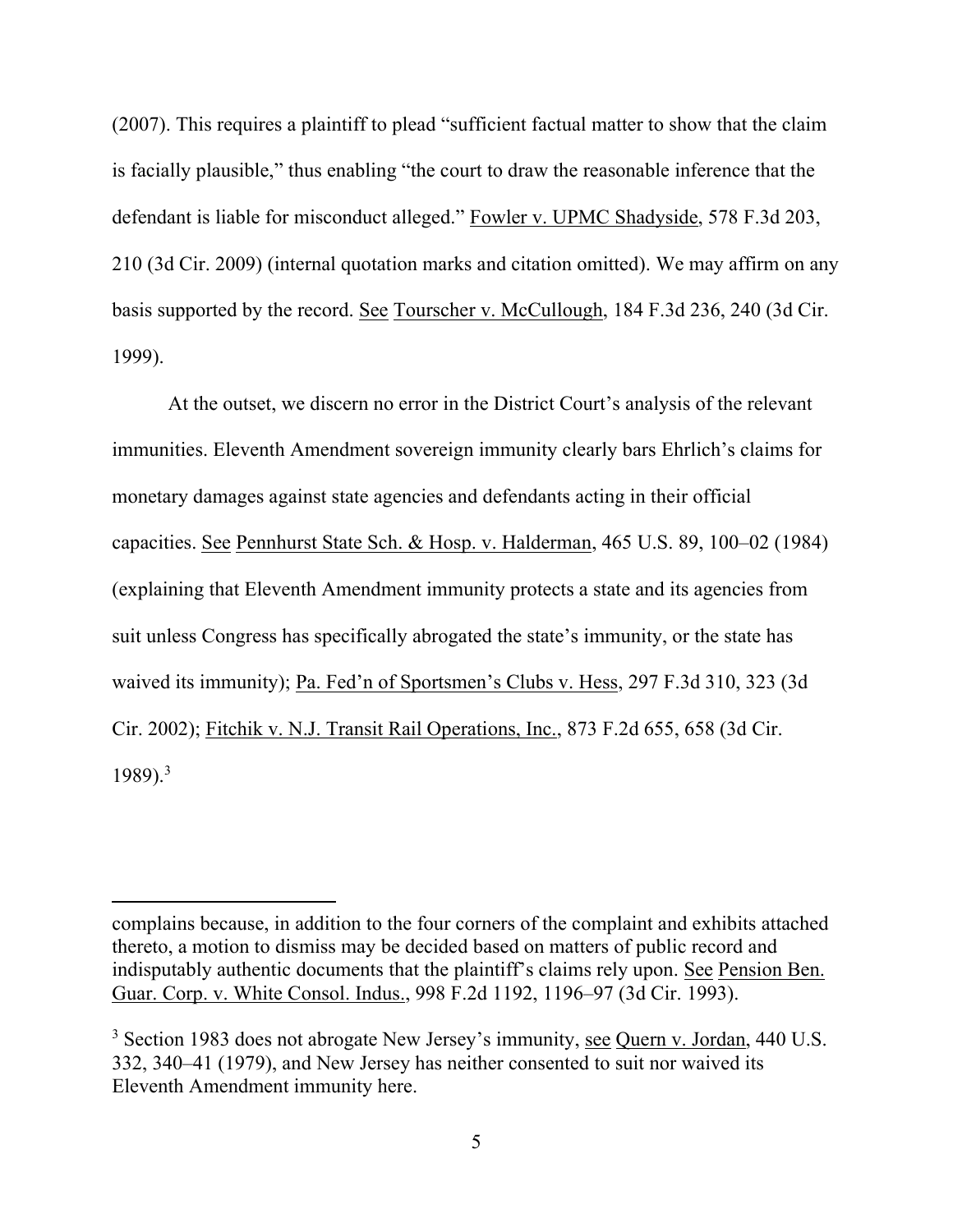The various courts, established by the New Jersey Constitution in a unified statebased court system, see N.J. Const. Arts. VI–VII, are also entitled to immunity under the Eleventh Amendment as "arms" of the state, see Chisolm v. McManimon, 275 F.3d 315, 323 (3d Cir. 2001) (analyzing the factors for "whether an entity is an arm of the state and, therefore, entitled to Eleventh Amendment immunity" and describing the "unification of the New Jersey court system"). Ehrlich also has not identified any "prospective, declaratory, or injunctive relief governing an officer's future conduct" that could bypass sovereign immunity under the legal fiction of Ex parte Young, 209 U.S. 123, 159–60 (1908). See MCI Telecomm. Corp. v. Bell Atl. Pa., 271 F.3d 491, 506 (3d Cir. 2001). Rather, he seeks relief in the form of a decree "stating previous statements and rulings bear no resemblance to any verified facts of the case nor the truth," Am. Compl. 27,  $\P$ 1, which is undeniably retrospective, see Blanciak v. Allegheny Ludlum Corp., 77 F.3d 690, 698 (3d Cir. 1996) (explaining that a litigant's request for relief is not prospective where "specific allegations target past conduct, and the . . . [litigant's requested] remedy is not intended to halt a present, continuing violation of federal law").

As to the claims against the judicial defendants in their individual capacities, the District Court did not err in finding that they are protected by absolute judicial immunity. In short, Ehrlich claims that many of these defendants were predisposed to rule in McInerney's favor because they are all friends or fellow judges, and their individual decisions therefore denied him due process. See, e.g., Am. Compl. 5–8, ¶¶ 27, 30, 38–46. The District Court determined that absolute judicial immunity barred these claims, and we agree. See Op. 13–16, ECF No. 22 (citing, inter alia, Stump v. Sparkman, 435 U.S.

6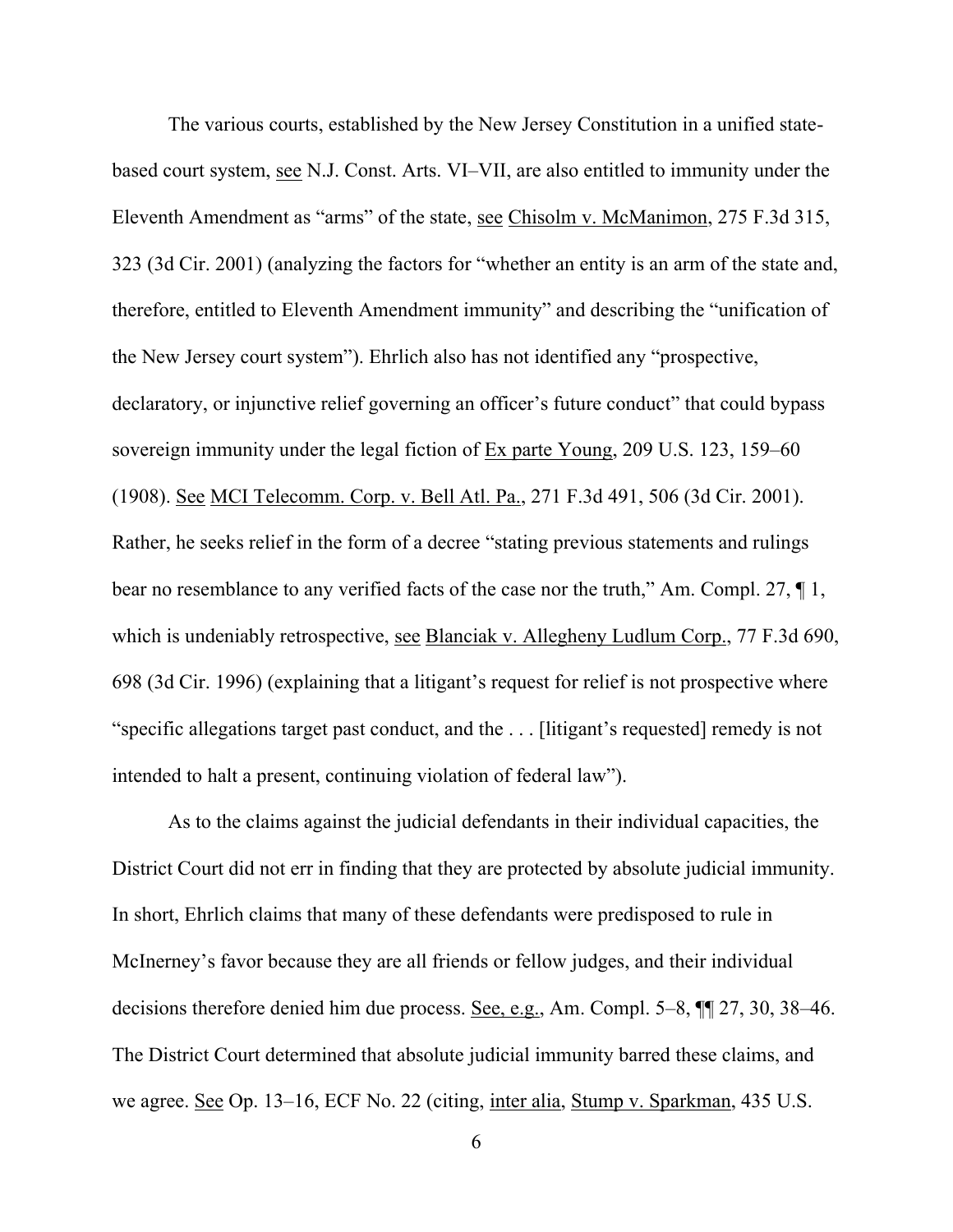349, 356–57 (1978) ("A judge will not be deprived of immunity because the action [s]he took was in error, was done maliciously, or was in excess of [her] authority . . . .")). The District Court found the appropriate place to "'draw the line between truly judicial acts, for which immunity is appropriate, and acts that simply happen to have been done by judges,' such as administrative acts." Id. at 14 (quoting Gallas v. Supreme Ct. of Pa., 211 F.3d 760, 769 (3d Cir. 2000)).

As to Ehrlich's claims that he was denied due process when the Administrator of the Court and the Director of the Office of the Advisory Committee on Judicial Conduct responded to his complaints about McInerney with findings of no misconduct, we agree with the District Court that these individuals enjoy quasi-judicial immunity for their discretionary functions. See Capogrosso v. Supreme Ct. of N.J., 588 F.3d 180, 185 (3d Cir. 2009) (per curiam) (finding a similar claim against the same ACJC Director, John Tonelli, barred by quasi-judicial immunity).<sup>4</sup>

Additionally, as to the purported conspiracy among all (or some combination of) the named defendants, Ehrlich's amended complaint fails to state a claim for relief for the simple reason that he has not plausibly alleged a conspiracy. The crux of Ehrlich's grievance is that McInerney should not have served as trustee of Richard's law practice

<sup>&</sup>lt;sup>4</sup> The District Court also dismissed Ehrlich's claims against the surrogates and deputy surrogates who do not enjoy quasi-judicial immunity in this instance, because the amended complaint contained only conclusory allegations against them that "fail[ed] to even raise the specter of a conspiracy." Op. 17. We agree and will affirm. As appellees point out, Ehrlich's mention of these defendants is fleeting at best, see Appellees' Br. 27– 28, and none of his allegations plausibly state a claim for relief against them, so dismissal was proper under Fed. R. Civ. P. 12(b)(6).